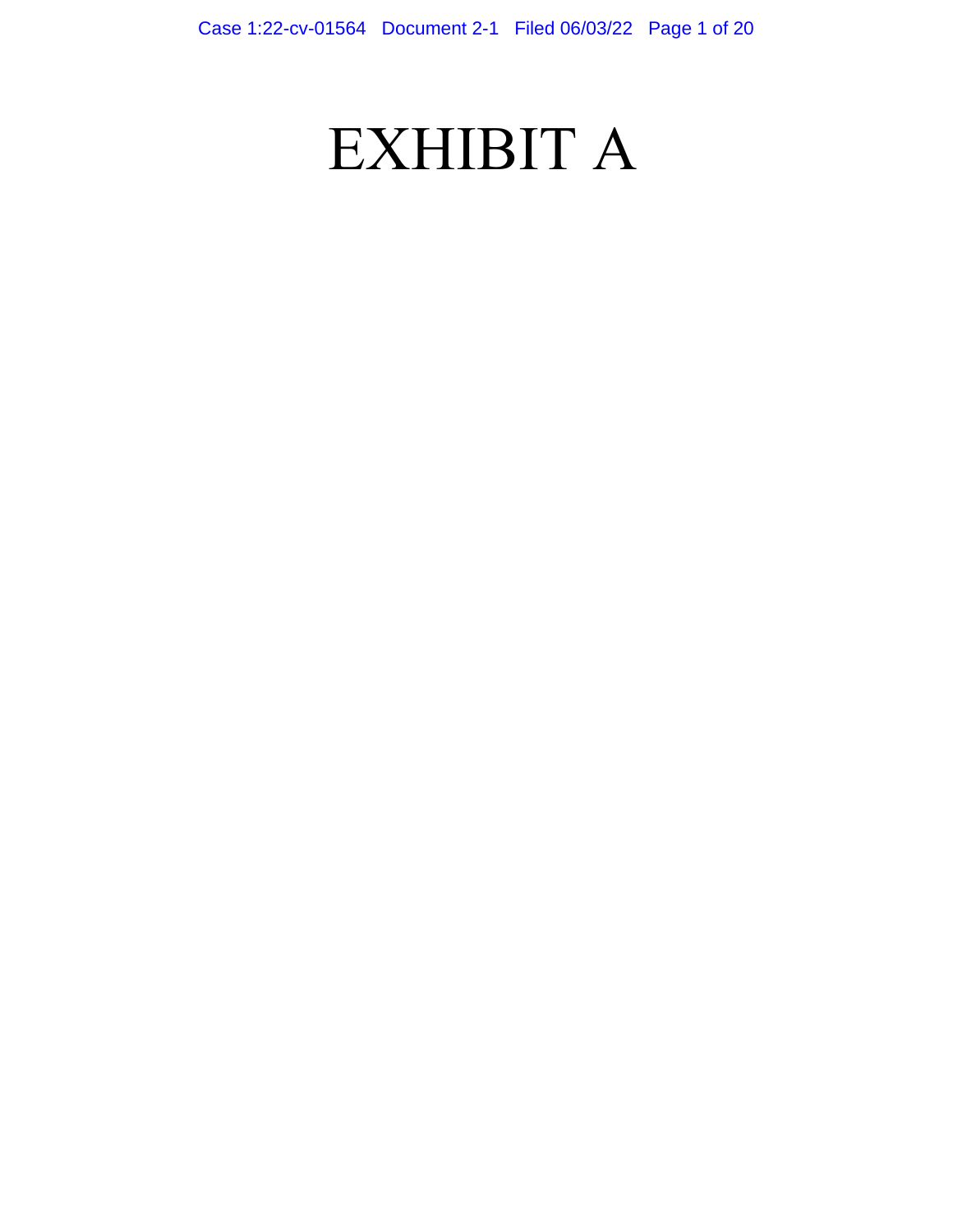# **IN THE UNITED STATES DISTRICT COURT**

# **FOR THE DISTRICT OF WASHINGTON D.C.**

Stephen Thaler, an individual, 1767 Waterfall Dr., St. Charles, MO 63303, Case No. : 1:22-cv-01564

*Plaintiff*,

**COMPLAINT**

v.

Shira Perlmutter, in her official capacity as Register of Copyrights and Director of the United States Copyright Office; and The United States Copyright Office, 101 Independence Ave., S.E., Washington, D.C. 20559-6000,

*Defendants*.

Plaintiff Stephen Thaler ("Dr. Thaler") complains and alleges against Defendant Shira Perlmutter (the "Register"), in her official capacity as the Register of Copyrights and Director of the United States Copyright Office, and Defendant the United States Copyright Office ("USCO," and together with Register, the "Defendants") as follows:

# **NATURE OF ACTION**

1. Dr. Thaler is in the business of developing and applying advanced artificial intelligence (AI) systems capable of generating creative output that would historically qualify for copyright protection and that are made under conditions in which no natural person contributed to the work as a traditional author ("AI-Generated Works").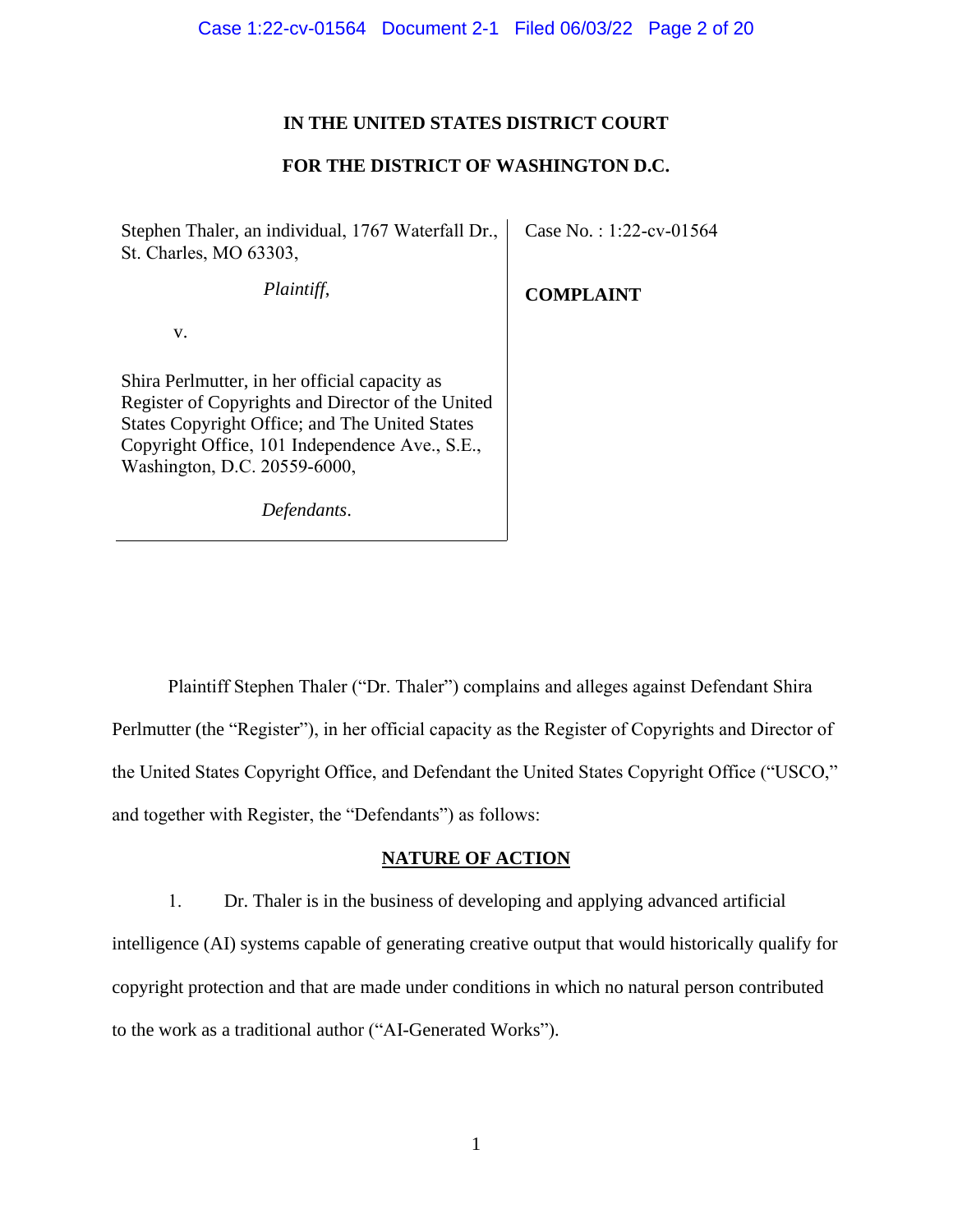#### Case 1:22-cv-01564 Document 2-1 Filed 06/03/22 Page 3 of 20

2. Dr. Thaler filed to register copyright for an AI-Generated Work with USCO. The application named the AI as the author and Dr. Thaler as the owner of the copyright in the work.

3. Defendants, in a final agency action, denied the copyright registration application on the basis that an AI-Generated Work "lacks the human authorship necessary to support a copyright claim."

4. Defendants also denied the copyright registration on the basis that Dr. Thaler was not entitled to apply for copyright registration for his submitted work.

5. The denial creates a novel requirement for copyright registration that is contrary to the plain language of the Copyright Act ("Act"), contrary to the statutory purpose of the Act, and contrary to the Constitutional mandate to promote the progress of science.

6. The denials are subject to judicial review under the Administrative Procedure Act (APA) 5 U.S.C. § 704. Plaintiff seeks injunctive and other relief as set forth below.

7. AI is continually getting better at creating AI-Generated Works. These works are going to be profoundly economically and socially disruptive, as they evolve from essentially academic pursuits to those having significant commercial value, including in the context of personalized music, journalism, and digital art.

#### **JURISDICTION AND VENUE**

8. This Court has subject matter jurisdiction and is authorized to issue the relief sought under 5 U.S.C. §§ 701-06, 28 U.S.C. §§ 1331, 1338(a), 1361, and 2201-2022.

9. Venue is proper in this district under 28 U.S.C. § 1391(e).

#### **PARTIES**

10. Plaintiff Dr. Stephen Thaler is an individual who resided in the State of Missouri at all times relevant to this complaint.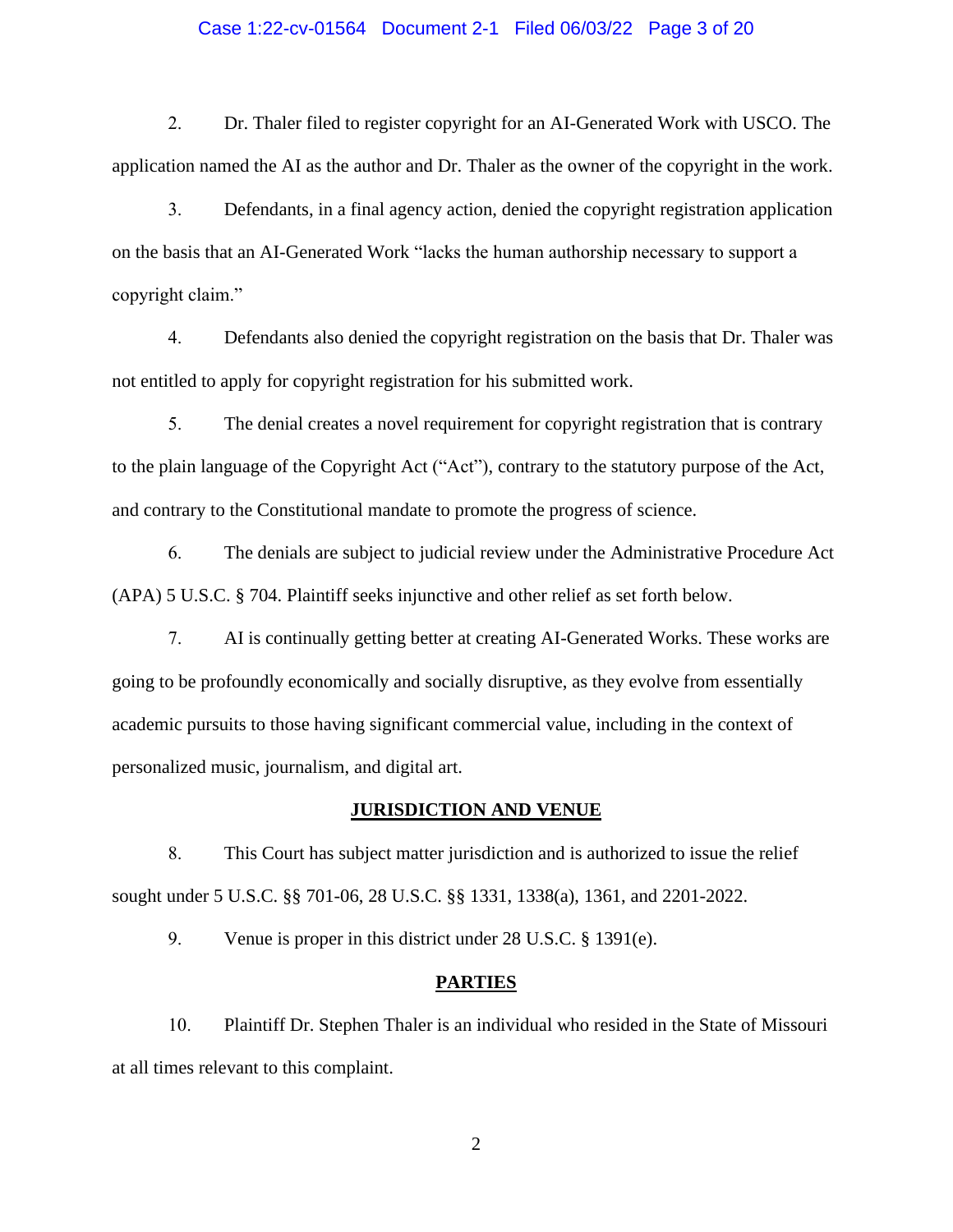#### Case 1:22-cv-01564 Document 2-1 Filed 06/03/22 Page 4 of 20

11. As described more fully below, Plaintiff is the applicant for the copyright registration.

12. Defendant Shira Perlmutter is named in her official capacity as the Register of Copyrights and Director of the United States Copyright Office. Under 17 U.S.C. § 701, the powers and duties of the Copyright Office are vested in the Register.

13. Defendant the United States Copyright Office (USCO) is a department of the Library of Congress, responsible for registering copyright claims and maintaining records of copyright ownership.

### **FACTUAL BACKGROUND**

## **I. HISTORY OF THE APPLICATION**

14. Plaintiff is in the business of developing and using AI systems including those capable of creating "AI-Generated Works," here referring to output that would traditionally qualify for copyright protection and made under conditions in which no natural person contributed to the work as a traditional author.

15. The present case involves Plaintiff's application to register a copyright for an AI-Generated Work produced by one of Plaintiff's AI systems referred to as a "Creativity Machine." The work is the two-dimensional artwork ("The Work") titled "A Recent Entrance to Paradise," reproduced below: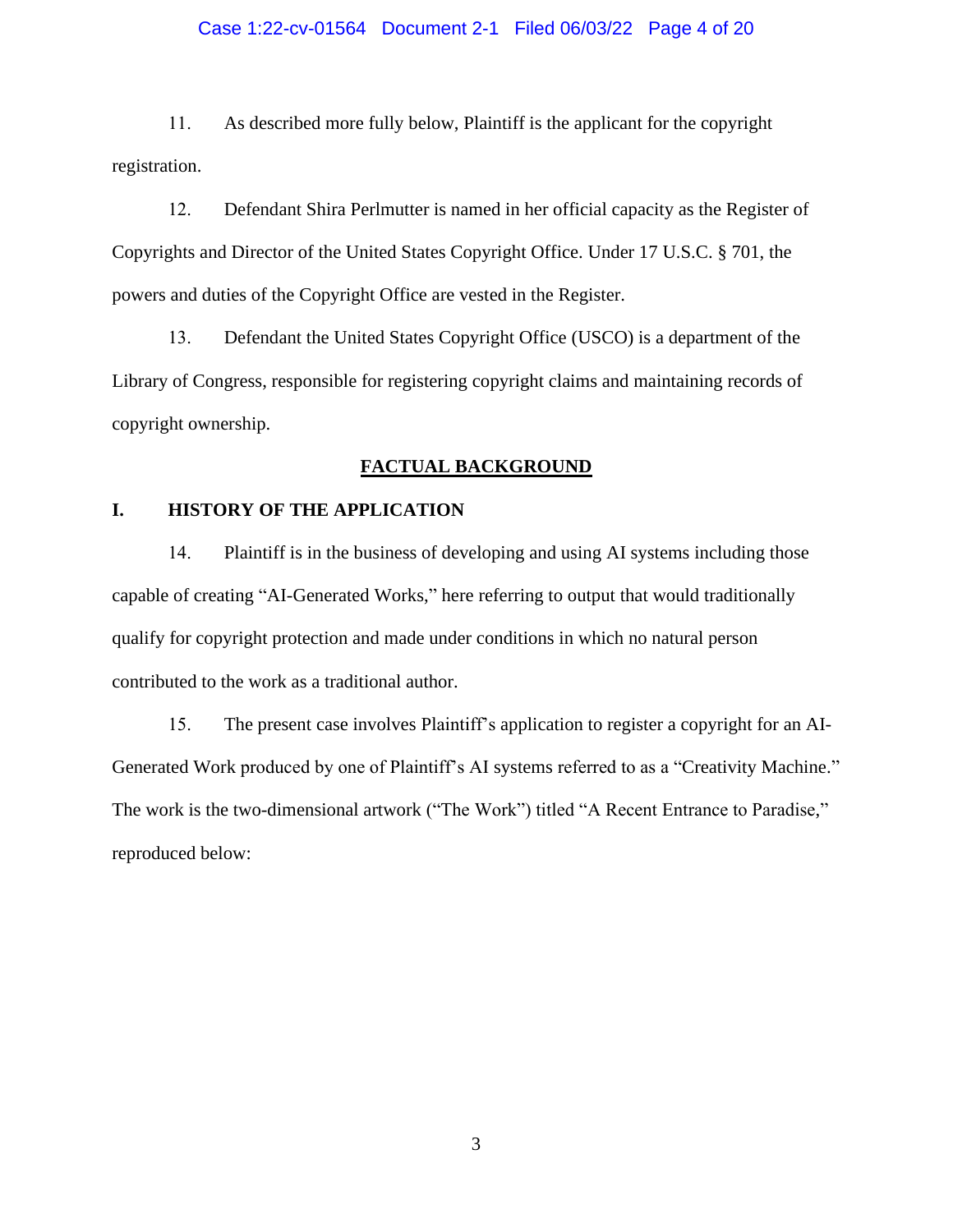

16. On November 3, 2018, Plaintiff filed an application (#1-7100387071) to register the Work with the USCO.

17. In the application, Plaintiff identified the author of the Work as the "Creativity Machine," and noted it was "Created autonomously by machine." Plaintiff listed himself as the "Copyright Claimant" alongside a transfer statement labelled "Ownership of the Machine."

18. Plaintiff separately noted in the application that the Work was autonomously created by a computer and that he was entitled to own the copyright in the Work including by virtue of the work made for hire doctrine.

19. On August 12, 2019, the USCO refused to register the claim based on the lack of human authorship. That refusal stated, "We cannot register this work because it lacks the human authorship necessary to support a copyright claim. According to your application this work was 'created autonomously by machine.'" The refusal did not address Dr. Thaler's entitlement to any copyright in the Work.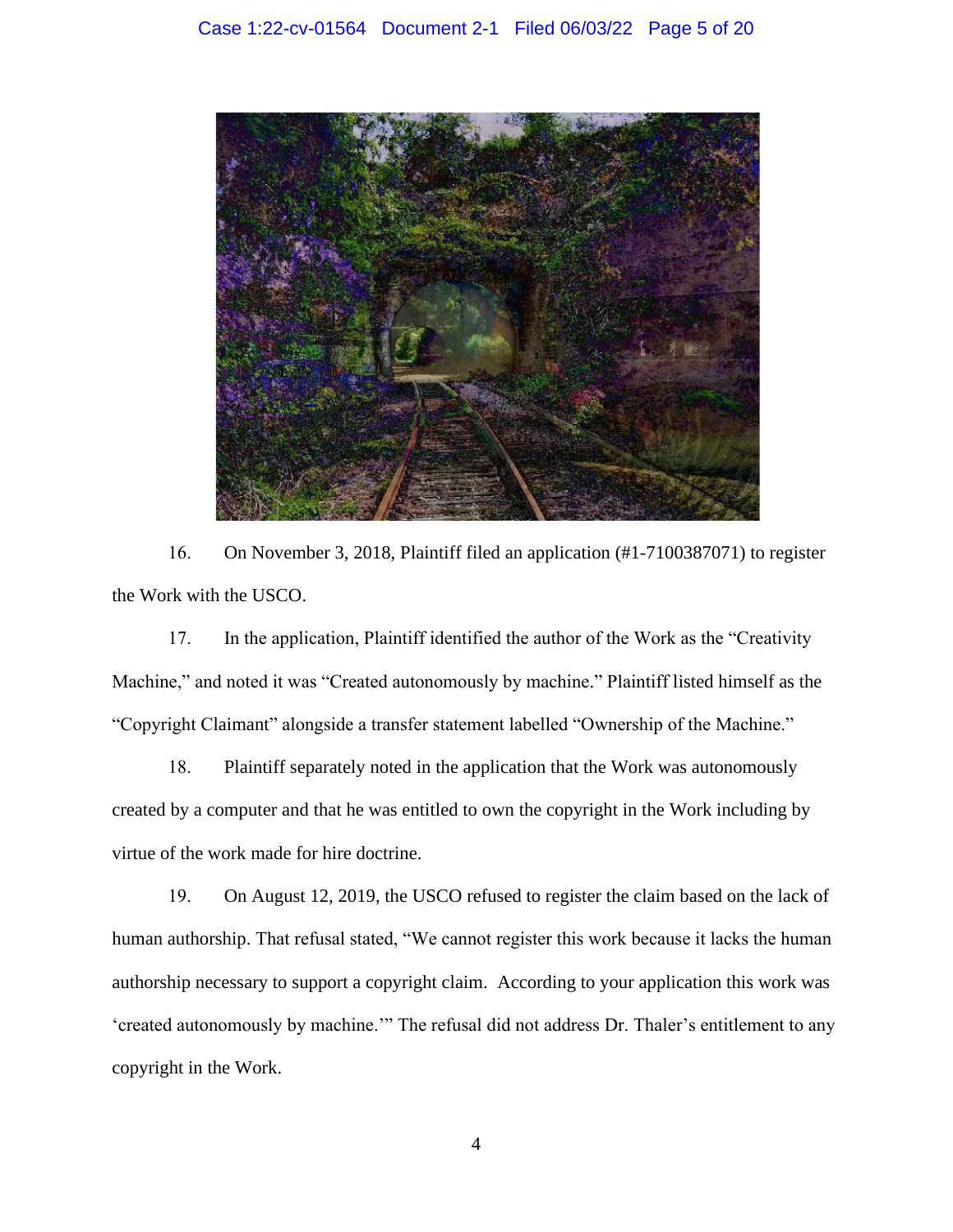## **II. PLAINTIFF'S REQUESTS FOR RECONSIDERATION**

20. Plaintiff filed two requests for reconsideration to the USCO on September 23, 2019, and May 27, 2020, respectively. Plaintiff confirmed that the submission lacked traditional human authorship. However, Plaintiff argued that the USCO's human authorship requirement was unsupported by law.

21. In denying the first request for reconsideration, the USCO reiterated its response that the copyright law only protects "the fruits of intellectual labor" that "are founded in the creative powers of the mind." Citing to *In re Trade-Mark Cases*, 100 U.S. 82, 94 (1879). The USCO stated that since copyright law is limited to "original intellectual conceptions of the author," it refused to register the claim because it determined a human being did not create the Work. The USCO again cited to *Burrow-Giles Lithographic Co. v. Sarony*, 111 U.S. 53, 58 (1884), 17 U.S.C. § 102(a), and the Compendium of U.S. Copyright Office Practices § 306 (3d ed. 2017).

22. On February 14, 2022, the USCO reconsidered Plaintiff's request the second time, and again refused to register the Work. The USCO accepted that the Work was autonomously created by artificial intelligence without any creative contribution from a human actor. Citing again to *In re Trade-Mark Cases*, the USCO stated that Plaintiff had failed to either provide evidence that the Work is the product of human authorship or convince the USCO to "depart from a century of copyright jurisprudence." Since there was no issue of human author involvement, the USCO limited its review to whether the human authorship requirement was unconstitutional and unsupported by case law.

23. The USCO acknowledge that the phrase "original work of authorship" was "purposefully left undefined" by Congress in order to "incorporate without change the standard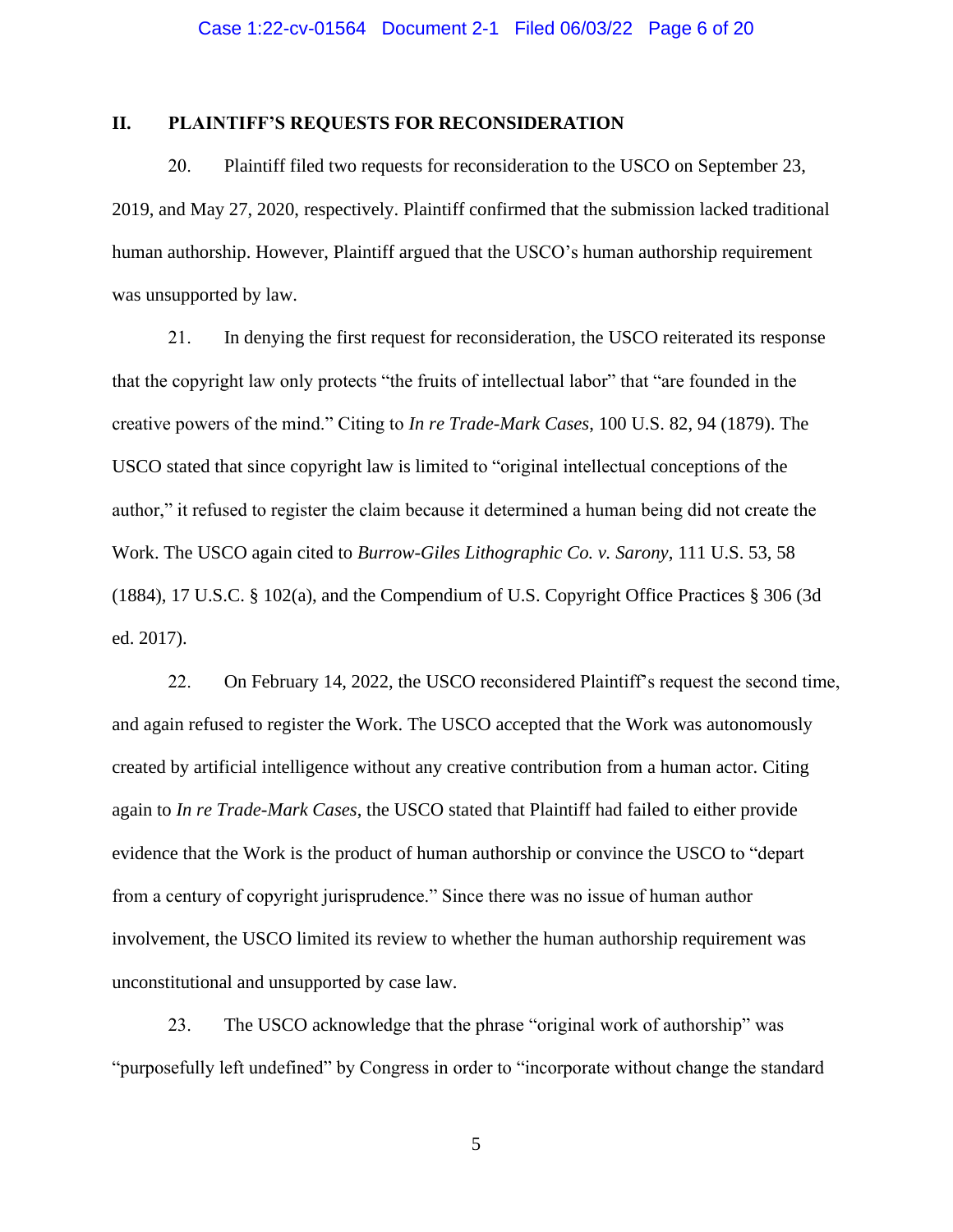#### Case 1:22-cv-01564 Document 2-1 Filed 06/03/22 Page 7 of 20

of originality established by the courts under the [1909] copyright statute[,]" citing to H.R. Rep. No. 94-1476, at 51 (1976). The USCO also acknowledged that the Act leaves "unquestionably other areas of existing subject matter that [Bill 94-1476 did] not propose to protect but that future Congresses may want to."

24. The USCO cited again to *Burrow-Giles Lithographic Co.*, stating that copyright was afforded to photographers because photographs are "representatives of original intellectual conceptions of [an] author." *Id.*, at 57-59. Pointing out that the court referred to "authors" as human there. *Id.*, at 58. Citing to *Mazer v. Stein*, the USCO stated that the Supreme Court defined an author as someone who "may be viewed as an individual who writes an original composition," stating "the term in its constitutional sense, has been construed to mean an 'originator,' 'he to whom anything owes its origin.'" USCO argues this requires human authorship as an essential element of protection.

25. Providing additional examples for its decision, the USCO also referred to *Urantia Found v. Kristen Maaherra*, 114 F.3d 955, 957-959 (9th Cir. 1997), arguing the court refused to extend copyright protection to non-human creations. The USCO additionally referred to *Naruto v. Slater*, 888 F.3d 418, 426 (9th Cir. 2018) arguing a monkey cannot register a copyright because the Act specifically referred to an author's "children," "widow," "grandchildren," and "widower," which necessarily implied humans and excluded animals. The USCO acknowledged that it was unaware whether a court had considered the authorship of a copyright by artificial intelligence, but held that the decisions rejecting registration for non-human spiritual beings and animals supported its position.

26. The USCO also cited to the National Commission on New Technological Uses of Copyrighted Works ("CONTU") as support of its position. CONTU was mandated, in part, to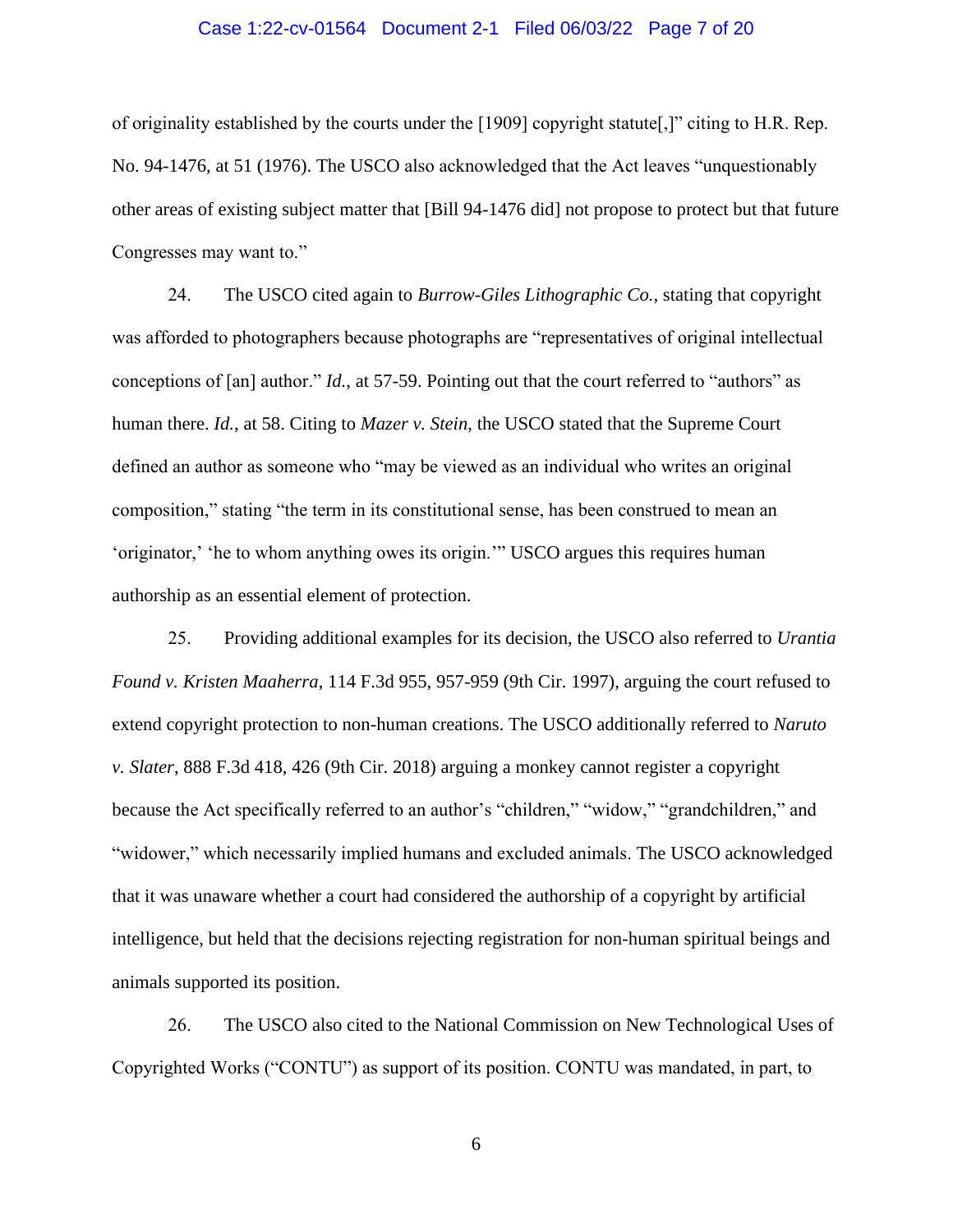#### Case 1:22-cv-01564 Document 2-1 Filed 06/03/22 Page 8 of 20

study the "creation of new works by the application or intervention of [] automatic systems of machine reproduction." In the final report in 1979, CONTU determined that the existing judicial construction requiring human authorship sufficiently enabled protection for works created with the use of computers, and that no amendment to copyright law was needed. CONTU specifically stated that eligibility of registration did not depend on the use of devices in its creation, but rather if there was the presence of at least minimal human creative effort at the time it was produced. The USCO failed to recognize that the language cited from CONTU did not specifically address works created solely by computers as it was assumed it was not possible for a machine to create autonomously at the time.

27. However, it stated that CONTU's position mirrored that of the USCO. The USCO stated that the practice manual for the office — the Compendium of U.S. Copyright Office Practices — "has long mandated human authorship for registration." The original Compendium implied that a work must owe its origin to a human being, and that materials provided solely by nature, by plants, or by animals were not copyrightable. Following that reasoning, the current Compendium provided examples of works that were not copyrightable, including automated computer translations, derivative sound recordings made purely by mechanical processes, human performance required for choreography and pantomimes, machine produced expression in visual arts works such as linoleum flooring, x-rays and other medical imaging, or hypertext markup language if created by a human being rather than a website design program.

28. Finally, the USCO stated that its position was supported by a recent report from the U.S. Patent and Trademark Office, where it sought public comment on whether a "work produced by an AI algorithm or process, without the involvement of a natural person… qualif[ies] as a work of authorship under the Copyright Act." It indicated in its report that the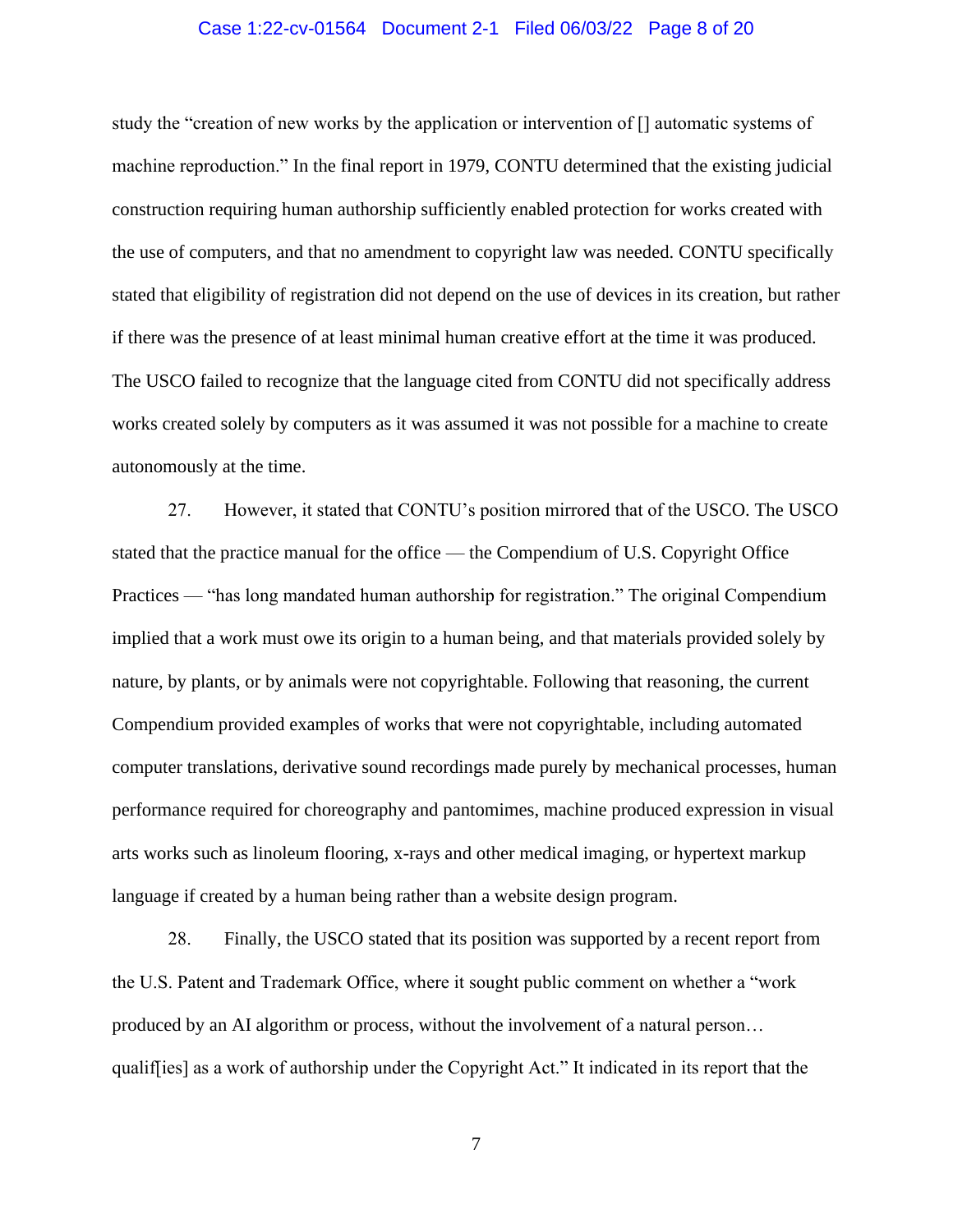#### Case 1:22-cv-01564 Document 2-1 Filed 06/03/22 Page 9 of 20

"vast majority of commenters acknowledged that existing law does not permit a non-human to be an author [and that] this should remain the law." U.S. PATENT AND TRADEMARK OFFICE, PUBLIC VIEWS ON ARTIFICIAL INTELLIGENCE AND INTELLECTUAL PROPERTY POLICY at 19-21 (2020).

# **III. USCO'S DENIAL OF COPYRIGHT REGISTRATION IS AN ARBITRARY AND CAPRICIOUS AGENCY ACTION AND NOT IN ACCORDANCE WITH THE LAW**

A. The Plain Language of the Act Allows Protection of AI-Generated Works

29. The Act affords protection to "original works of authorship," a phrase which Congress left purposely undefined and for interpretation by the courts. 17 U.S.C. § 102(a). At no point does the Act limit authorship to natural persons. Indeed, corporations and other non-human entities have been considered "authors" for purposes of the Act for over a century. 17 U.S.C. § 101.

30. The bar for originality is low. "To qualify for copyright protection, a work must be original to the author." *Feist Publications, Inc. v. Rural Telephone Service Company, Inc.*, 499 U.S. 340, 345 (1991) (citation omitted). "Original, as the term is used in copyright, means only that the work was independently created by the author (as opposed to copied from other works), and that it possesses at least some minimal degree of creativity." *Id*., at 345 (citation omitted).

31. The Work meets all the requirements for copyright protection. Indeed, if Dr. Thaler had submitted the same AI-Generated Work with his company listed as the author, USCO would have granted his company a registration, and no one would have known the work was AI-Generated. The USCO argues that this is not cause for concern because "[a]pplicants who mislead the Office do so at their peril." But contrary to the USCO's argument, the USCO does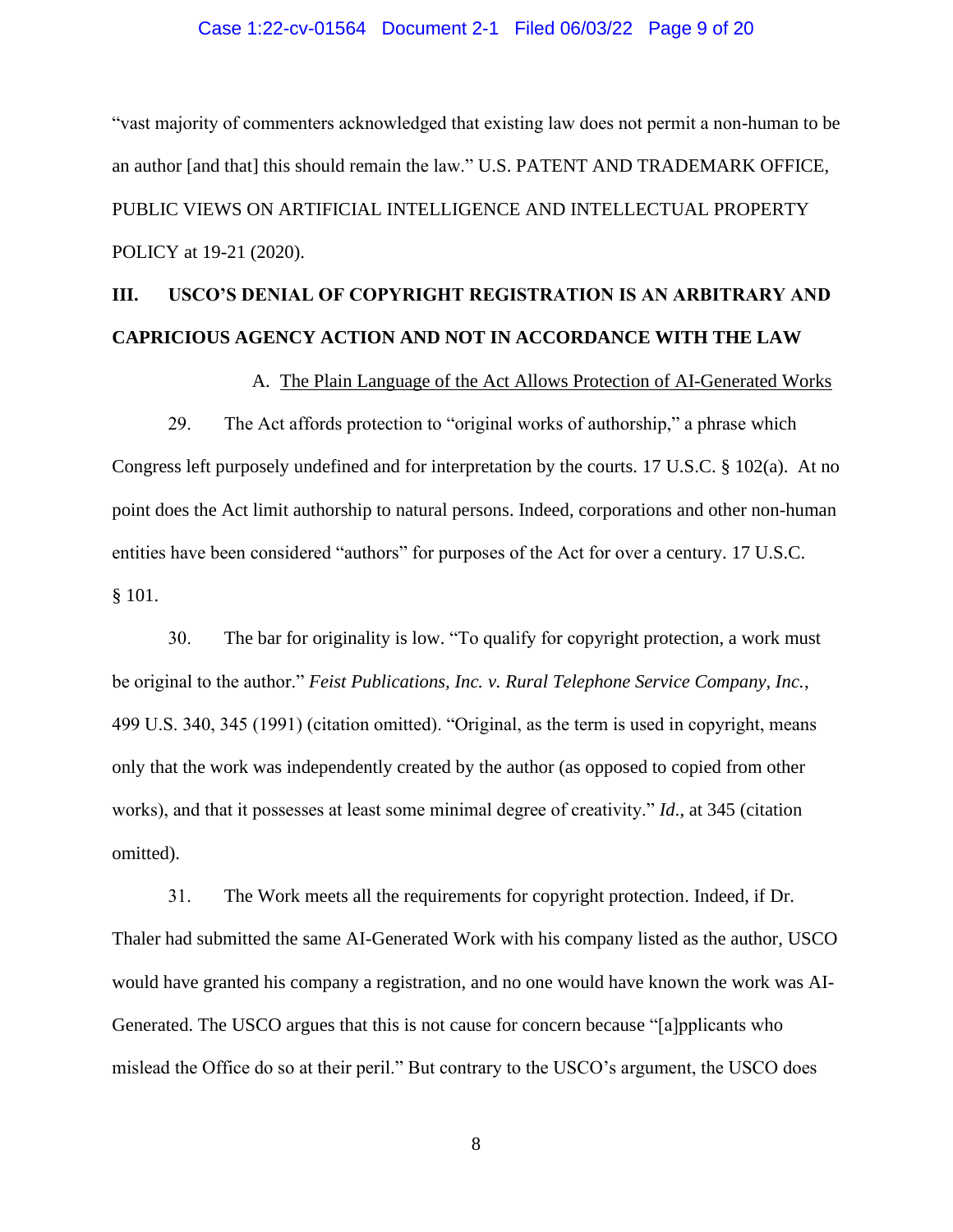#### Case 1:22-cv-01564 Document 2-1 Filed 06/03/22 Page 10 of 20

not test, or have a means to test, to see if a registration is being submitted for an AI-Generated Work, and USCO does not require, at least for works made for hire, that a human author be disclosed in a registration filing. It is very likely that other applicants have successfully registered copyright in AI-Generated Works without exhibiting Dr. Thaler's level of transparency.

32. Copyright protection for AI-Generated Works is entirely consistent with the text and purpose of the Act. It would promote the use and development of creative AIs which would generate socially and commercially valuable works, and it would protect the moral rights of human authors by preventing someone from falsely claiming credit for work done by a machine.

# B. No Case Law Stands for the Proposition that an AI-Generated Work is Ineligible for Copyright Protection

33. The USCO cites to *In re Trade-Mark Cases*, 100 U.S. 82, 94 (1879) and to *Burrow-Giles Lithographic Co. v. Sarony*, 111 U.S. 53, 57 (1884) in support of its Human Authorship Requirement. *Compendium of U.S. Copyright Office Practices, Third Edition*, Section 306. This Human Authorship Requirement, of course, is a Copyright Office policy—not something created by statute. In fact, it is contrary to statute.

34. Certainly, any number of judicial opinions have discussed originality in the context of human-centric mental activity, but none of those opinions have considered an AI-Generated Work. It is hardly surprising that judgments from the Gilded Age would fail to consider the possibility of AI stepping into the shoes of a person and generating something creative. Dicta from such cases should therefore not be taken out of context to create a blanket prohibition on an entire field of publicly beneficial activity.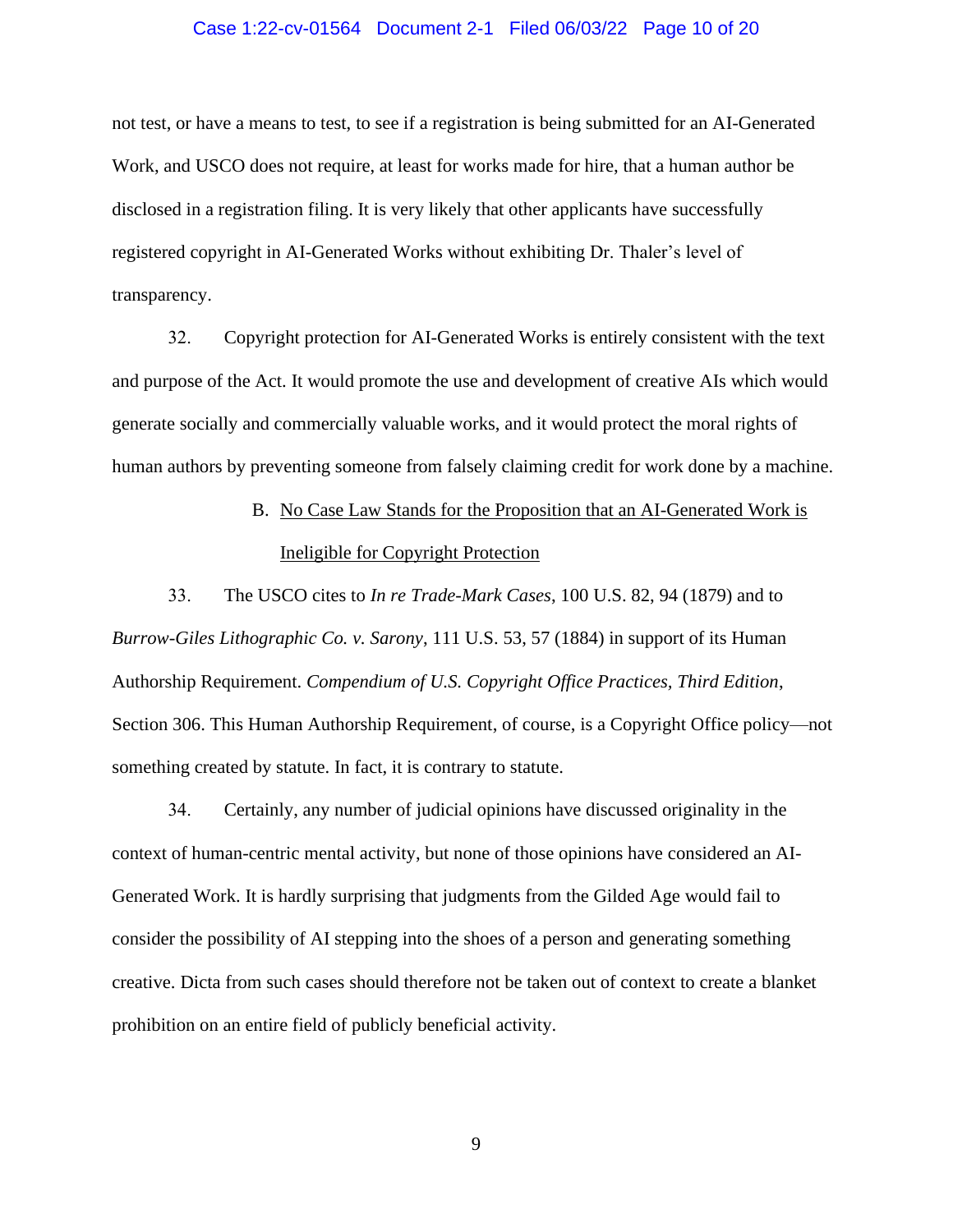#### Case 1:22-cv-01564 Document 2-1 Filed 06/03/22 Page 11 of 20

35. The appropriate takeaway from *Burrow-Giles*—which involved the Supreme Court holding for the first time that a photograph was eligible for copyright protection—is not that an AI cannot be an author, but rather that our courts have a long history of purposive interpretation of the Act in light of technological evolution.

36. Technology has advanced considerably since CONTU determined that AI-Generated Works were too speculative to consider in 1979. See NAT'L COMM'N ON NEW TECH. USES OF COPYRIGHTED WORKS, FINAL REPORT ON NEW TECHNOLOGICAL USES OF COPYRIGHTED WORKS 44 (1979). Today, AI can autonomously create works indistinguishable from a human being in terms of original and creative output. Applications allowing users and companies to utilize such AI to create AI-Generated Works are commercially available and rapidly increasing in use. *See, e.g.*, [https://aiartists.org/ai-generated-art-tools.](https://aiartists.org/ai-generated-art-tools); *see, generally*, https://aiindex.stanford.edu/report/. AI, including Dr. Thaler's AI, are capable of producing creative output that, at least functionally, is equivalent to "the fruits of intellectual labor" that "are founded in the creative powers of the mind." *In re Trade-Mark Cases*, 100 U.S. 82, 94 (1879).

37. Courts associating mental activity with originality have not been using terms precisely or meaningfully in the context of AI-Generated Works. The problem of speaking precisely about such concepts with regards to computers was identified by Alan Turing, one of the founders of computer science, who in 1950 considered the question, "Can machines think?" *See* A.M. Turing, Computing Machinery and Intelligence, 59 MIND 433, 433–51 (1950). He found the question to be ambiguous, and the term "think" to be unscientific in its colloquial usage. *Id.*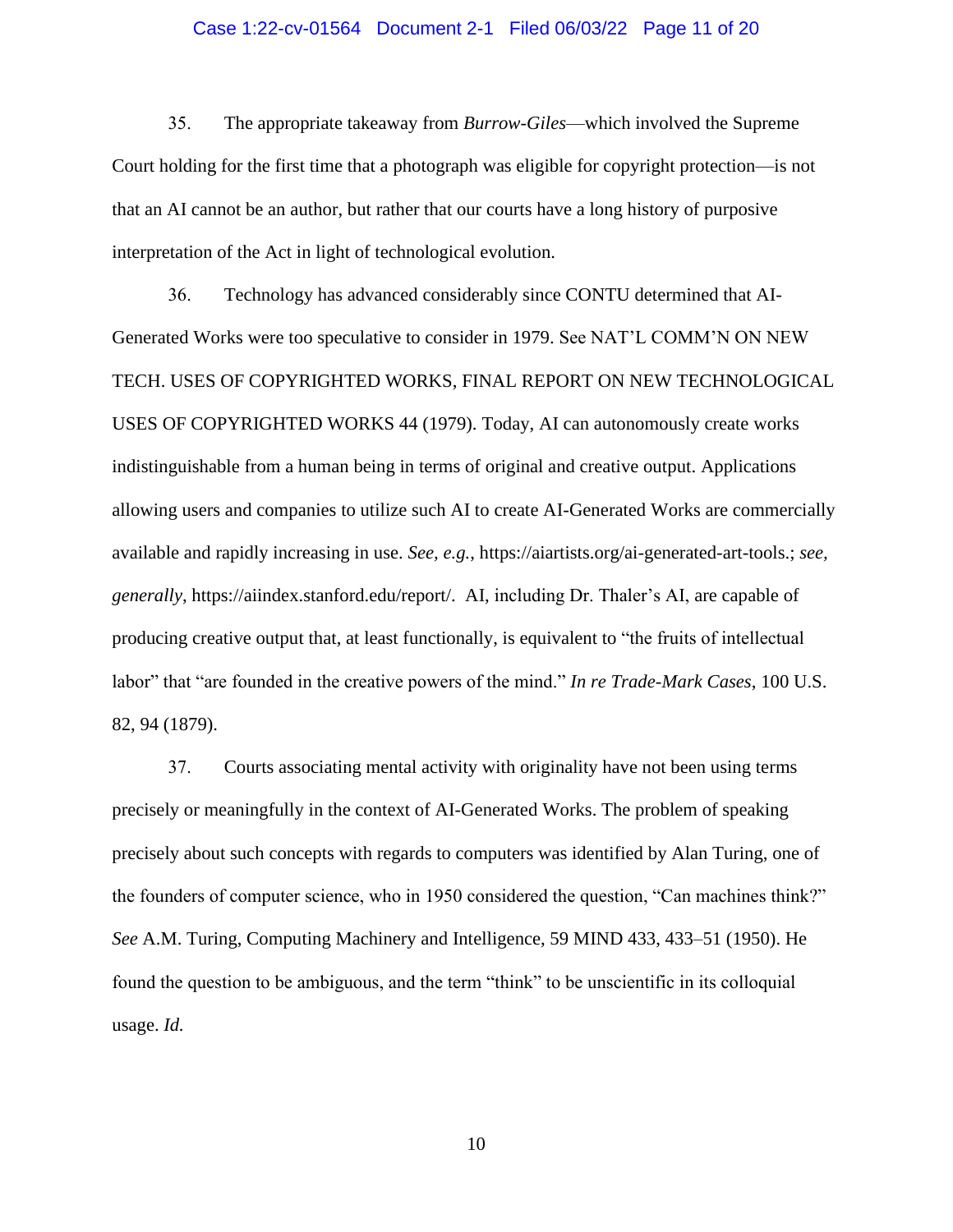#### Case 1:22-cv-01564 Document 2-1 Filed 06/03/22 Page 12 of 20

38. Turing decided the better question to address was whether an individual could tell the difference between responses from a computer and an individual; rather than asking whether machines "think," he asked whether machines could perform in the same manner as thinking entities. *Id*. Turing's analysis from more than sixty years ago demonstrates that a test based on whether a machine is exhibiting "mental activity" would be ambiguous, challenging to administer, and of uncertain utility. The real question is whether a machine can make something indistinguishable from a person for purposes of copyright protection. The answer, as an undisputed factual matter here, is yes.

39. In addition to cases where courts have used human-centric language, USCO cites to two 9th Circuit cases it argues involves facts analogous to AI activity: animal art and works allegedly authored by spirits. First, neither is an appropriate analogy to AI-Generated Works. Second, neither case stands for the proposition claimed by USCO.

40. *Naruto v. Slater* involved a series of images that a black crested black macaque, named Naruto, took of himself in Indonesia. Naruto, by and through his Next Friends, People for the Ethical Treatment of Animals, Inc. (PETA), sued David Slater, who owned the camera used by Naruto and who subsequently used Naruto's photographs without permission. While USCO is correct that the case was dismissed, this was not based on the USCO's Human Authorship Requirement. The case was dismissed based on standing. As the 9th Circuit Court articulated, "We must determine whether a monkey may sue humans, corporations, and companies for damages and injunctive relief arising from claims of copyright infringement. Our court's precedent requires us to conclude that the monkey's claim has standing under Article III of the United States Constitution. Nonetheless, we conclude that this monkey—and all animals, since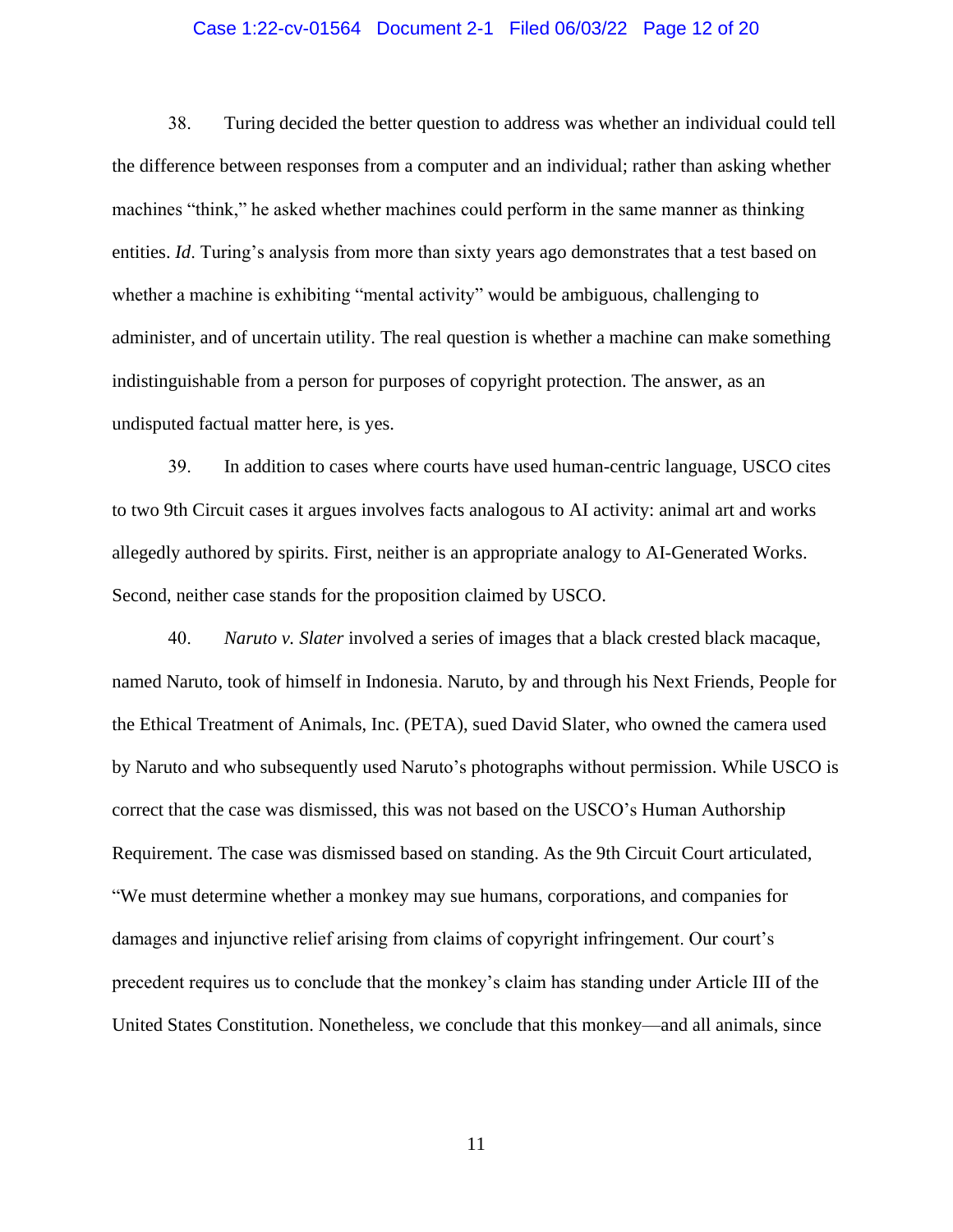#### Case 1:22-cv-01564 Document 2-1 Filed 06/03/22 Page 13 of 20

they are not human—lacks statutory standing under the Copyright Act. We therefore affirm the judgment of the district court." *Naruto v. Slater*, 888 F.3d 418, 420 (9th Cir. 2018).

41. The present case, unlike *Naruto*, involves a human being suing for his ownership rights to property made by his machine. There is clearly no standing issue of the sort at issue in *Naruto*. If anything, *Naruto* emphasizes the importance of a purposive approach to statutory interpretation rather than a hyper-literal, textualist approach combined with over-reliance on dicta. Because, of course, if the 9th Circuit had literally intended for animals to be unable to sue under the Act, such a holding would prohibit many lawsuits. Human beings are, obviously, animals.

42. USCO also cites to, *Urantia Foundation v. Maaherra*, 114 F.3d 955 (9th Cir. 1997), which involved a book allegedly authored in part by a spiritual being. While a very interesting case in its own right and for a variety of reasons unrelated to AI-Generated Works, the 9th Circuit found that the book was protected by copyright regardless of any spiritual influences. "For copyright purposes, however, a work is copyrightable if copyrightability is claimed by the first human beings who compiled, selected, coordinated, and arranged the Urantia teachings, 'in such a way that the resulting work as a whole constitutes an original work of authorship.'" *Id*. at 958. "We hold that the human selection and arrangement of the revelations in this case could not have been so 'mechanical or routine as to require no creativity whatsoever.' We conclude, therefore, that the 'extremely low' threshold level of creativity required for copyright protection has been met in this case. *Id*. at 959 (citing *Feist*, *supra*, 499 at 345 ("The vast majority of works make the grade quite easily, as they possess some creative spark, 'no matter how crude, humble, or obvious it might be."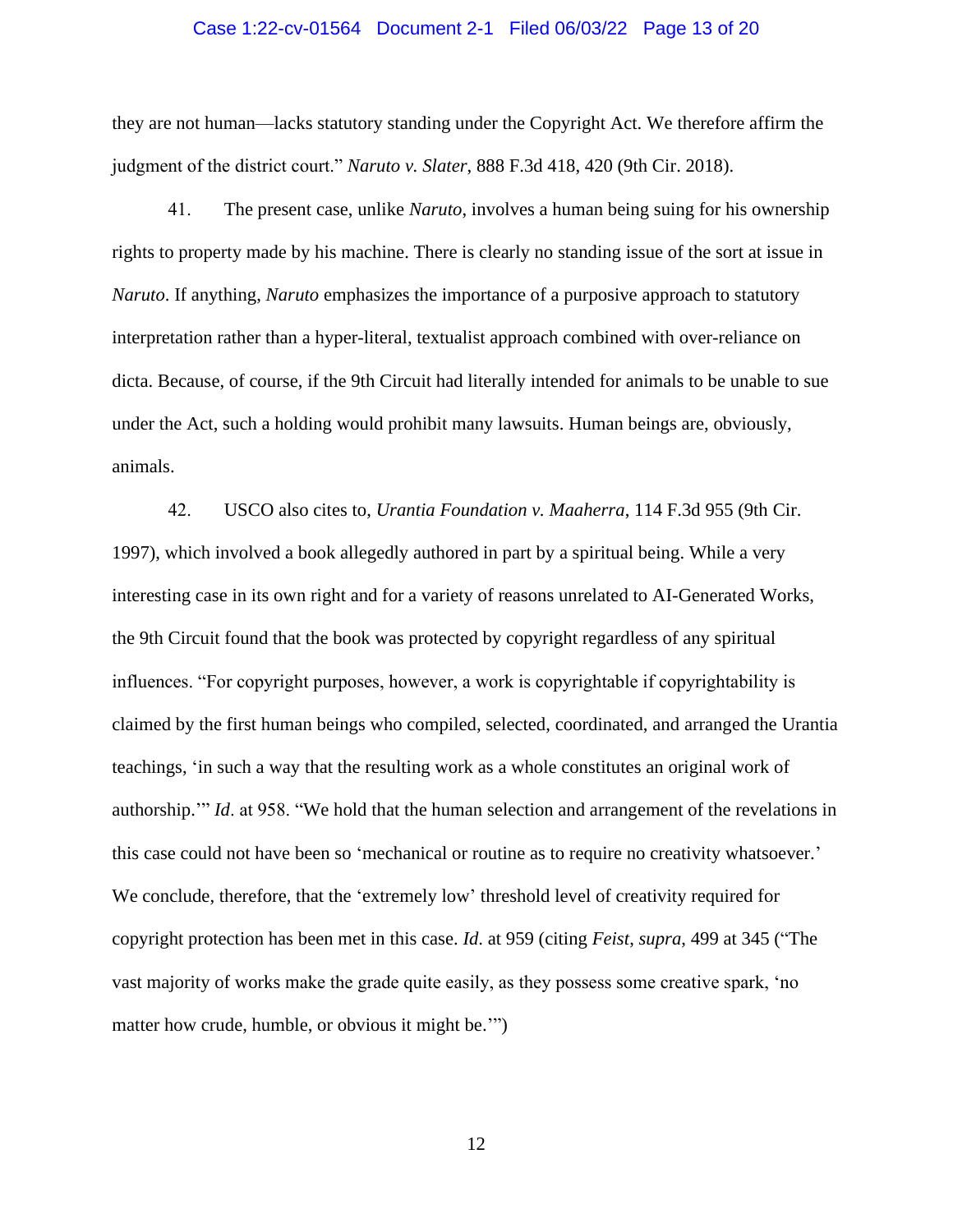#### Case 1:22-cv-01564 Document 2-1 Filed 06/03/22 Page 14 of 20

43. The 9th Circuit even noted that, "The copyright laws, of course, do not expressly require 'human' authorship, and considerable controversy has arisen in recent years over the copyrightability of [AI-Generated Works]." *Id*. at 958. Without addressing the protectability of AI-Generated Works, the 9th Circuit held that, "[a]t the very least, for a worldly entity to be guilty of infringing a copyright, that entity must have copied something created by another worldly entity." *Id*. at 958. The present case lacks, on information and belief, any divine intervention.

44. There is nothing mystical about AI-Generated Works—Dr. Thaler's AI is the result of decades of his research and investment. Investment which the Act is intended to promote, along with the distribution of creative works. "Nothing in the text of the Copyright Clause confines the "Progress of Science" exclusively to "incentives for creation." *Golan v. Holder*, 565 U.S. 302 (2012). In *Golan*, the Supreme Court notes that inducing the dissemination of works by itself is an appropriate means to promote science.

#### C. Dr. Thaler is Entitled to The Work Under Common Law Principles of

#### Property Ownership Including Accession and First Possession

45. Copyright in a work can initially vest in an author. "Copyright in a work protected under this title vests initially in the author or authors of the work." 17 U.S.C. § 201(a). However, it is often the case that copyright in a work will instead initially vest in an author's employer, or in a party for whom a work was prepared. "In the case of a work made for hire, the employer or other person for whom the work was prepared is considered the author for purposes of this title, and, unless the parties have expressly agreed otherwise in a written instrument signed by them, owns all of the rights comprised in the copyright." 17 U.S.C. § 201(b). In addition, the ownership of copyright may be transferred by operation of law. "The ownership of a copyright may be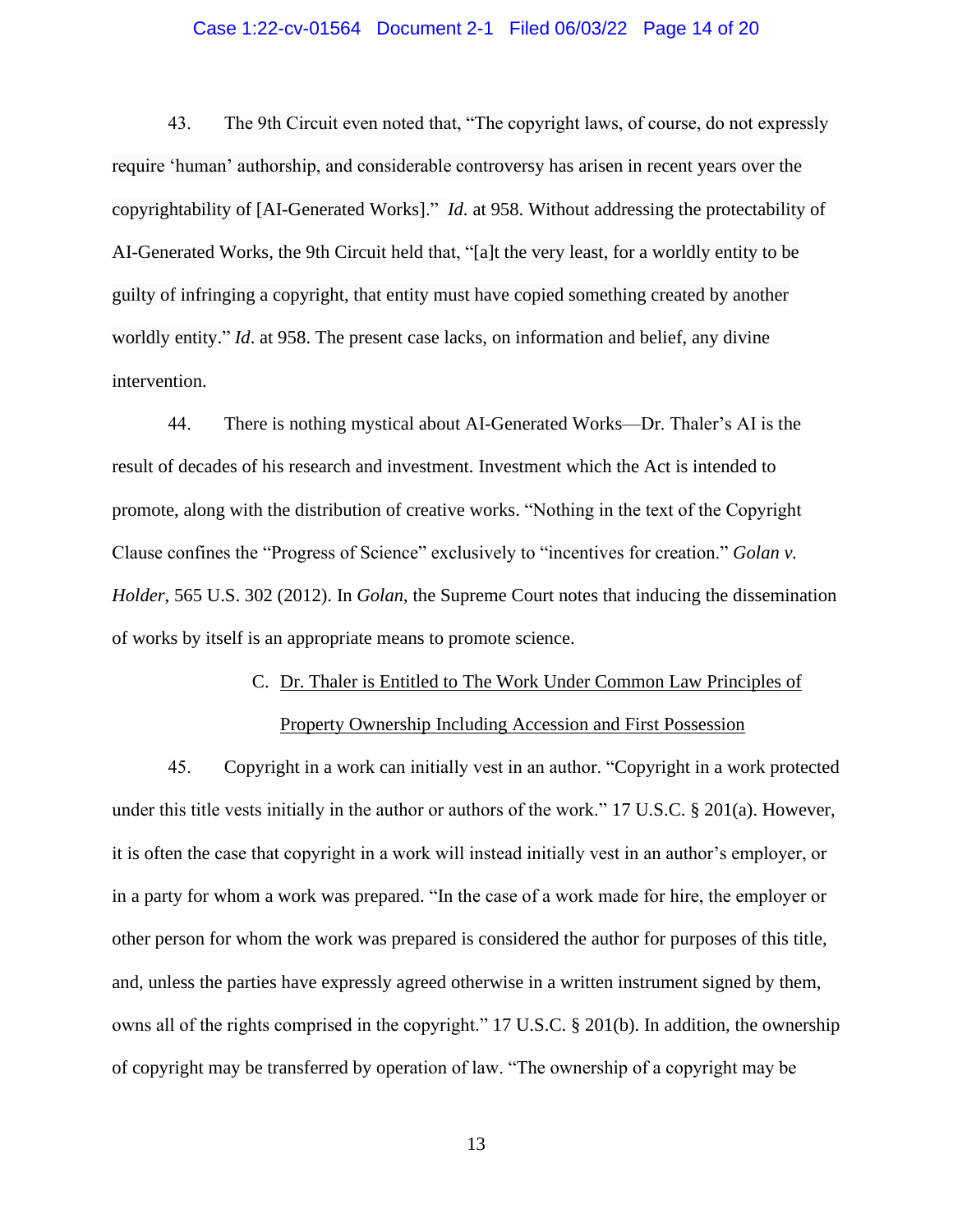#### Case 1:22-cv-01564 Document 2-1 Filed 06/03/22 Page 15 of 20

transferred in whole or in part by any means of conveyance or by operation of law, and may be bequeathed by will or pass as personal property by the applicable laws of intestate succession." 17 U.S.C. § 201(d)(1).

46. An AI is not a legal person and does not have rights. It is therefore not possible for an AI to "own" intellectual property. An AI that creates an AI-Generated Work does not do so as a legal "employee" per se. It does so, at least in the present case, in its capacity as personal property.

47. Dr. Thaler owns and operates the AI which created The Work. He is therefore entitled to property created by his AI under principles and rules of property ownership including accession and first possession.

48. It is generally the case that where property creates additional property, the owner of the original property is entitled to the subsequent property. This rule, sometimes referred to as *accession*, applies in a variety of contexts. If a person owns a cow that births a calf, the cow's owner becomes calf's owner. If a person owns a fruit tree that bears fruit, the tree's owner owns the fruit. The tree owner derives title to the fruit through the tree, but this does not require the tree to execute a written document that transfers title to the fruit—the title to the fruit initially vests in the tree's owner by virtue of her relationship to the fruit tree.<sup>1</sup> See generally Thomas W. Merrill, Accession and Original Ownership, JOURNAL OF LEGAL ANALYSIS, 459-505 (2009).

<sup>&</sup>lt;sup>1</sup> In some cases, third parties may have conflicting entitlement claims, such as a party picking fruit, but there are no conflicting claims to entitlement in the present case. Dr. Thaler is the only possible owner of The Work.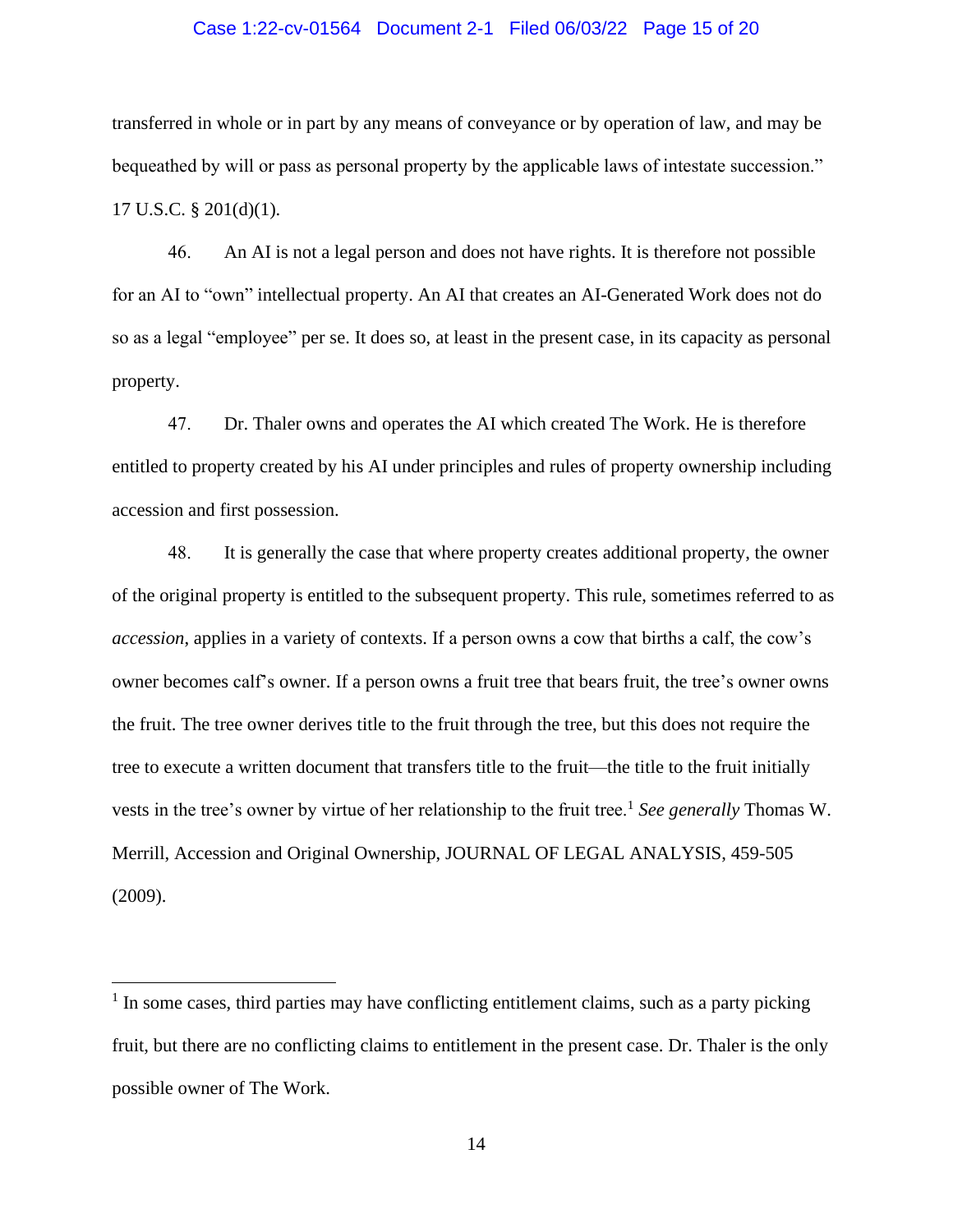#### Case 1:22-cv-01564 Document 2-1 Filed 06/03/22 Page 16 of 20

49. Here, Dr. Thaler's AI generated a piece of intellectual property that Dr. Thaler owns because he owns the AI. If the AI had been a 3D printer that created a physical painting of The Work, Dr. Thaler would own that painting as personal property. There is no reason why Dr. Thaler should be any less entitled to the property in a digital painting made by his AI.

50. Alternately, or in addition, if the Court holds that an AI-Generated Work is indeed proper subject matter for copyright protection, then Dr. Thaler owns copyright in The Work by virtue of being the first party to possess it. "[T]he common and civil law (both of which accept the desirability of private ownership) have responded with the proposition that the taking possession of unowned things is the only possible way to acquire ownership of them." Richard A. Epstein, Possession as the Root of Title, 13 Georgia Law Review 1221, 1222 (1979). The rule of first possession is simple, but like accession, foundational to functioning systems of private property. If the AI made a piece of property, and if no other party was entitled to ownership by virtue of their relationship to the AI, then The Work was unowned property which Dr. Thaler took title to by virtue of first possession.

51. Although the work for hire doctrine provides one statutory mechanism for a party other than an author to claim initial ownership, nowhere does the Act prohibit other ownership mechanisms including pursuant to common law rules of entitlement.

#### D. Dr. Thaler is Also Entitled to The Work Under the Work for Hire Doctrine

52. While an AI is not an employee, the Work for Hire Doctrine is sufficiently flexible to apply in this case. Dr. Thaler built and controlled the AI which generated The Work, The Work was only created by the AI at Dr. Thaler's insistence, and The Work only exists due to Dr. Thaler's investment.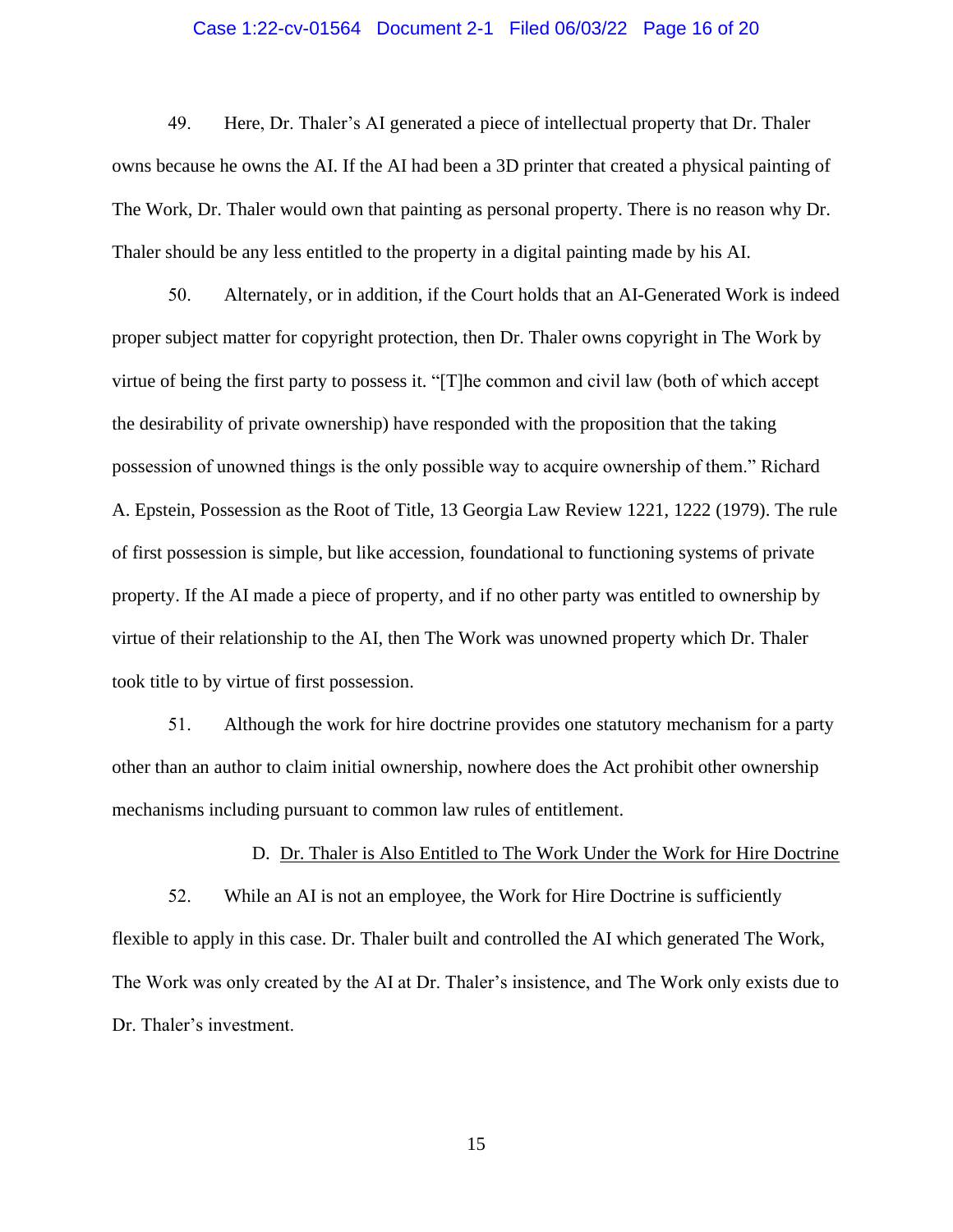#### Case 1:22-cv-01564 Document 2-1 Filed 06/03/22 Page 17 of 20

53. The Supreme Court in *Community for Creative Non-Violence v. Reid*, 490 U.S. 730 (1989) identified factors that characterize an employment relationship under agency law. Those factors, including the employer's control over the work, control over the employee, and the status and conduct of an employee, all weigh heavily in favor of The Work being treated as a work for hire. *Id*., at 751-752. The AI is controlled by Dr. Thaler, the AI only operates at Dr. Thaler's direction, and the AI is owned as property by Dr. Thaler.

54. The central concern with overapplication of the work for hire doctrine is that it has the potential to exploit human authors. Employers might acquire copyrights not contemplated at the time of contracting and which would not be reflected in the agreed-upon price for employment or a work. *See*, *e.g.*, Anne Marie Hill, Work for Hire Definition in the Copyright Act of 1976: Conflict Over Specially Ordered or Commissioned Works, 74 Cornell L. Rev. 559, 569 (1989). Here, where the author is a machine that has no legal rights, there can be no concern about exploitation.

55. In addition to works created within the scope of employment, certain works created by independent contractors are also considered works-for-hire. 17 U.S.C. § 101. This requires that the parties "expressly agree in a written instrument signed by them that the work shall be considered a work for hire." *Id*. However, that requirement was again motivated by the desire to protect human authors. *See*, *e.g.*, Anne Marie Hill, Work for Hire Definition in the Copyright Act of 1976: Conflict Over Specially Ordered or Commissioned Works, 74 Cornell L. Rev. 559, 569 (1989). In this case, again, The Work was created by the AI while the AI was under his control and at Dr. Thaler's request and expense. In the case of an AI-Generated Work, because an AI has no rights to protect, there is no need for a written instrument for its benefit.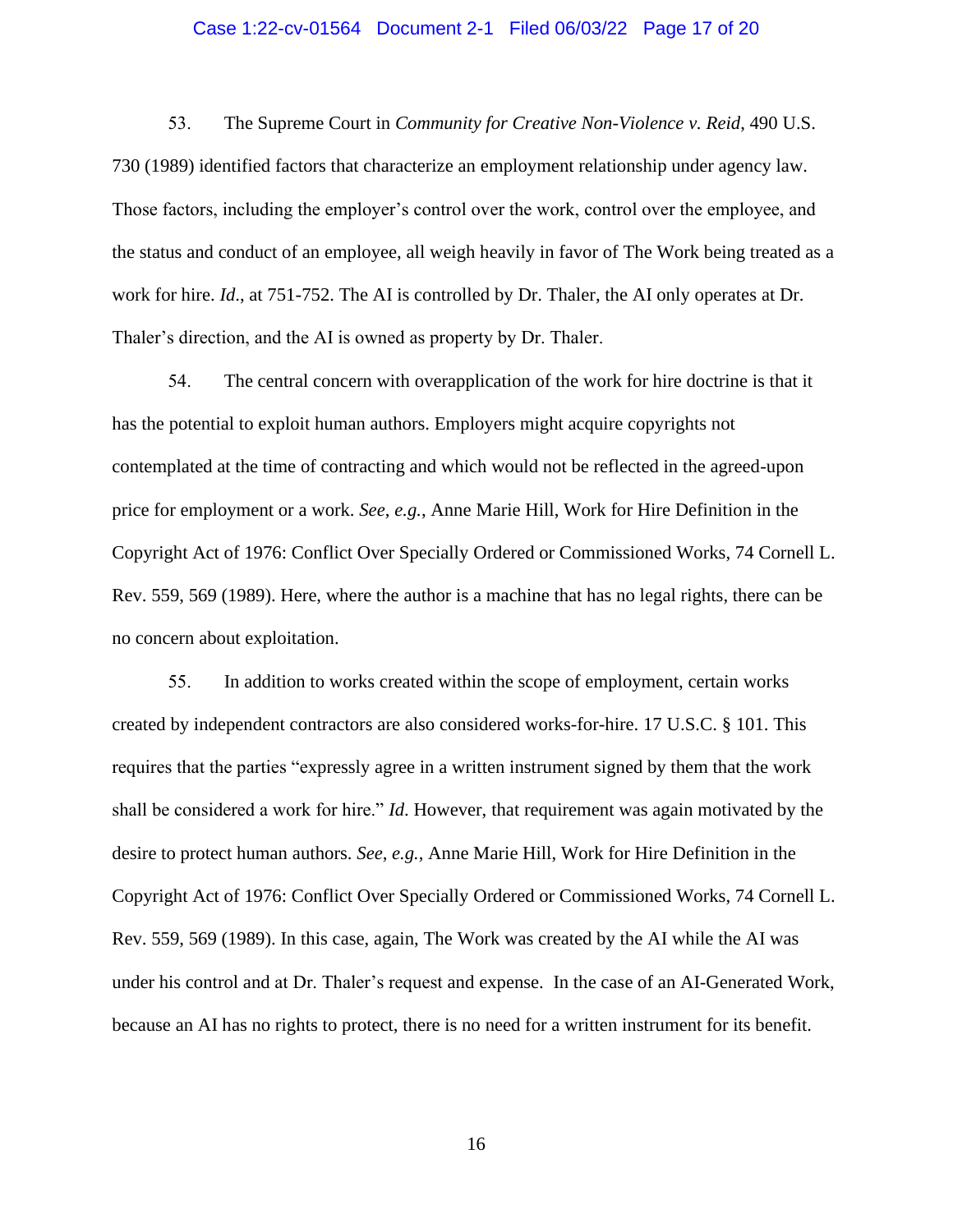#### Case 1:22-cv-01564 Document 2-1 Filed 06/03/22 Page 18 of 20

56. While an AI is neither a legal employee nor an independent contractor capable of executing a contract, it functionally behaves as an employee or independent contractor in creating AI-Generated Works.

# E. AI Authorship is Consistent with the Purpose of the Act and the Constitution

57. It is important to interpret the Act consistent with its purpose and with the Constitution. Copyright protection is intended to promote the creation of socially valuable works. It is "intended definitely to grant valuable, enforceable rights to authors, publishers, etc., without burden-some requirements; 'to afford greater encouragement to the production of literary [or artistic] works of lasting benefit to the world.'" *Washingtonian Co. v. Pearson*, 306 U.S. 30, 36. It is also intended to promote dissemination of those works. *See*, *e.g.*, *Golan v. Holder*, 132 S. Ct. 873, 888 (2012). The Copyright Clause of the Constitution likewise is intended to promote the creation and dissemination of new works. Art. I, § 8, cl. 8. The Constitution provides for Copyright protection, "[n]ot primarily for the benefit of the author, but primarily for the benefit of the public, such rights are given." H.R. Rep. No 60-2222, at 7 (2d Sess. 1909).

58. Allowing protection of AI-Generated Works is required by the plain language of the Act. In 1973, the Supreme Court noted that the terms "Writings" and "Authors," have "not been construed in their narrow literal sense but, rather, with the reach necessary to reflect the broad scope of constitutional principles." *Goldstein v. California*, 412 U.S. 546, 561 (1973).

59. The Supreme Court has also articulated, "[w]hen technological change has rendered its literal terms ambiguous, the Copyright Act must be construed in light of its basic purpose." *Twentieth Century Music Corp. v. Aiken*, 422 U.S. 151, 156 (1975). For instance, in *Aiken*, the issue was whether playing a radio in a restaurant constituted a performance and thus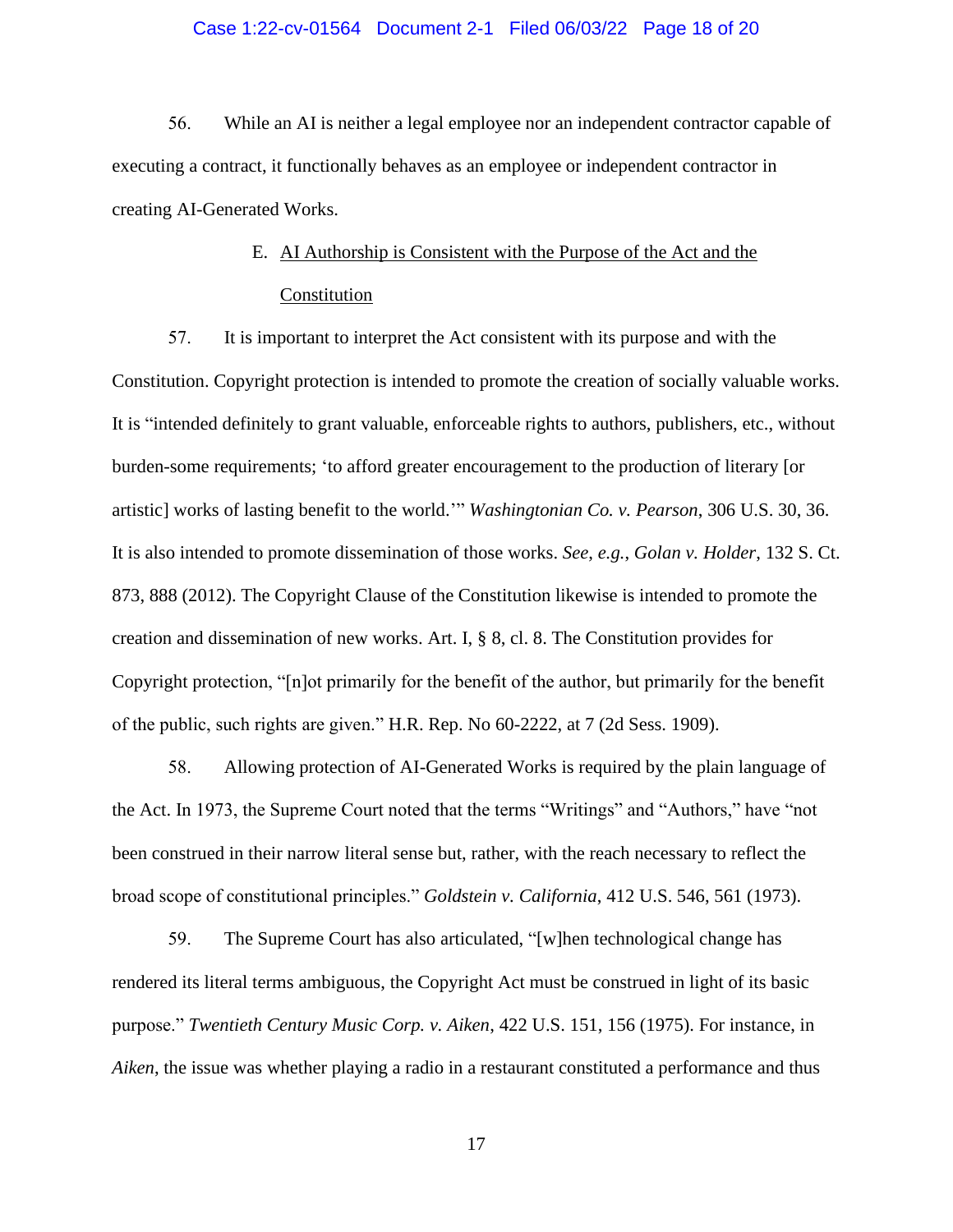#### Case 1:22-cv-01564 Document 2-1 Filed 06/03/22 Page 19 of 20

an infringement. The meaning of performance was therefore ambiguous given the technology invented after the 1909 Copyright Act. The Supreme Court held that playing a radio in a restaurant was not a "performance." *Id*., at 162. This was because of a simple logic that a passive listener cannot be a performer, and "those who listen do not perform, and therefore do not infringe." *Id*., at 159 (citation omitted).

60. The Supreme Court has directly stated that "our inquiry cannot be limited to ordinary meaning and legislative history, for this is a statute that was drafted long before the development of the electronic phenomena with which we deal here." *Fort. Corp. v. United Artists Television, Inc.*, 392 U.S. 390, 395 (1968). Thus, "[w]e must read the statutory language of 60 years ago in the light of drastic technological change." *Id.* In doing so, the Supreme Court defined an airing over its airwaves as a "performance" of copyright work. *Id.* Like *Aiken*, the court looked at the actual relationship between performers and listeners, to essentially determine what was going on within the ambit of the Act.

#### **CAUSES OF ACTION**

#### **FIRST CAUSE OF ACTION**

#### **(Administrative Procedure Act Violation for Denial of Plaintiff's Application)**

61. Plaintiff re-alleges and incorporates by reference every allegation contained in the proceeding paragraphs.

62. The USCO's second refusal to register the Work constituted final agency action and Plaintiff seeks to reverse that refusal here.

63. For the reasons stated above, requiring human authorship for registration of copyright in a work is contrary to law.

64. Defendants' refusal to register the copyright claim in the work is contrary to law.